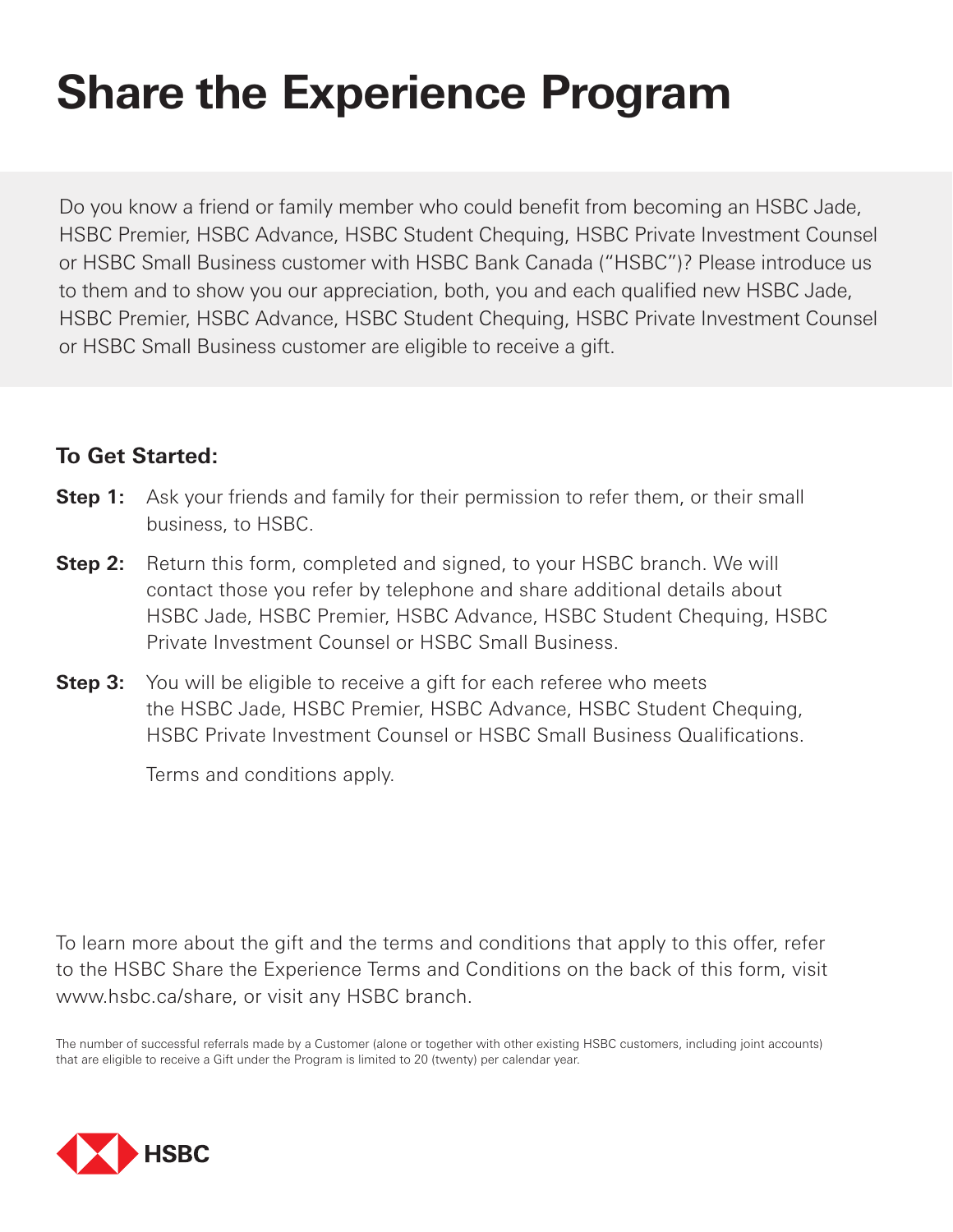## **Tell us about yourself:**

| First name:         | Last name:        |
|---------------------|-------------------|
| Telephone number: _ | Account number: _ |

\*Business Name (If referring on behalf of your small business):

\*If you are referring someone on behalf of your Small Business, please note that the limit of 20 referrals per calendar year applies to the total referrals you make as an individual and on behalf of your small business.

## **Tell us about your family and friends:**

Who do you know who may benefit from becoming an HSBC Jade, HSBC Premier, HSBC Advance, HSBC Student Chequing, HSBC Private Investment Counsel or HSBC Small Business customer?

| and/or Business    ?<br>Interested in Personal | and or HSBC Private Investment Counsel |
|------------------------------------------------|----------------------------------------|
|                                                |                                        |
|                                                |                                        |
| and/or Business    ?<br>Interested in Personal | and or HSBC Private Investment Counsel |
|                                                |                                        |
|                                                |                                        |
| and/or Business    ?<br>Interested in Personal | and or HSBC Private Investment Counsel |

HSBC Bank Canada values the privacy of personal information provided to us. The information provided in this form will only be used to contact the referee with respect to their interest in HSBC's banking services. By submitting and signing this form, you acknowledge and agree that you (i) have the authority to provide all information contained on this form, including information about your friends and family and (ii) have informed them that HSBC may contact them by telephone at the number provided. For more information about HSBC's commitment to privacy, review the HSBC Privacy Policy at www.hsbc.ca.

I confirm that I have advised the individual(s) listed above that HSBC will be contacting them about HSBC Jade, HSBC Premier, HSBC Advance, HSBC Student Chequing, HSBC Private Investment Counsel or HSBC Small Business. I also confirm that HSBC may mention my name to those listed during the referral process.

I confirm that I agree to the HSBC Share the Experience Program Terms and Conditions.

Signature: Date: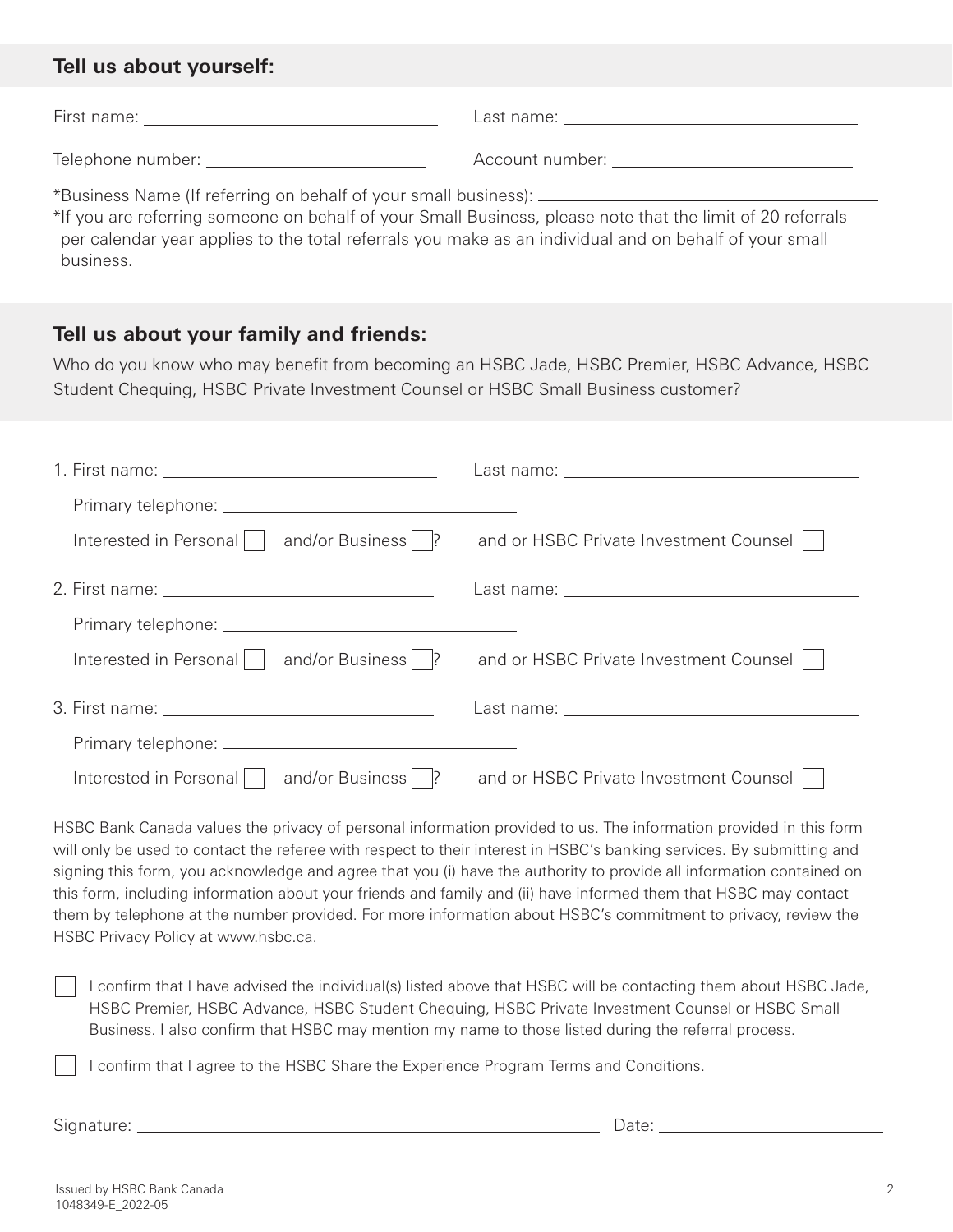### **Share the Experience Program** — Terms and Conditions (Effective May 16, 2022)

When you ("Referrer") refer a person to HSBC Bank Canada or its subsidiaries ("HSBC") and they become an HSBC Jade, HSBC Premier, HSBC Advance, HSBC Student Chequing, HSBC Private Investment Counsel<sup>1</sup> or Small Business customer ("Referee") through an Eligible Referral, both you and the Referee may receive a gift under the Share the Experience Program ("Program").

Share the Experience Program cannot be combined with any Welcome offers, (i.e. New To Bank & New To Canada or any new joining customer offers). For more clarity, the new customer ("Referee") joining the bank will only be eligible for either the Share the Experience gift or Welcome bonus, whichever is higher, but not both. The Referrer will continue to get the gift as part of the Share the Experience Program.

Please read these Terms and Conditions which govern the Program.

#### **Qualifications**

- 1. You qualify for the Program if:
	- (a) You are an existing HSBC Jade, HSBC Premier, HSBC Advance, HSBC Student Chequing, HSBC Private Investment Counsel or Small Business customer with a chequing account and are the first person to make an Eligible Referral set out in section 2; and
	- (b) You submit to an HSBC branch a completed referral form under the Program.
- 2. An Eligible Referral is when you refer an individual or business who has no previous relationship with HSBC and the referee meets one of the qualifications below:
	- (a) **For an HSBC Jade referral:** becomes an HSBC Jade client under the HSBC Jade Terms and Conditions within 6 months of opening an HSBC Premier chequing account;

#### (b) **For an HSBC Premier referral:**

- I. Qualification criteria as below:
	- a. Be a New HSBC Customer
	- b. Meet the eligibility criteria by completing two out of following four eligible actions from the new chequing account:
		- i. Recurring payroll deposit, within 6 months of account opening
		- ii. 2 pre-authorized debit transactions to separate merchants within 3 months of account opening
		- iii. 2 online bill payments to separate merchants within 3 months of account opening
		- iv. 2 outgoing interac e-transfers to separate parties within 3 months of account opening
	- c. Register for HSBC Online Banking within thirty (30) calendar days of account opening (ninety calendar days for the customers opening account through International Banking Center).

OR

- II. Mortgage Qualification
	- a. Be a New HSBC Customer
	- b. Hold a personal HSBC Bank Canada residential mortgage with original amount of \$500,000 or greater
	- c. Register for HSBC Online Banking within thirty (30) calendar days of account opening (ninety calendar days for the customers opening account through International Banking Center).

OR

- III. Income Qualification
	- a. Be a New HSBC Customer
	- b. Have income deposits of \$6,500 within a calendar month plus confirmation of \$100,000 or more in assets under management in Canada.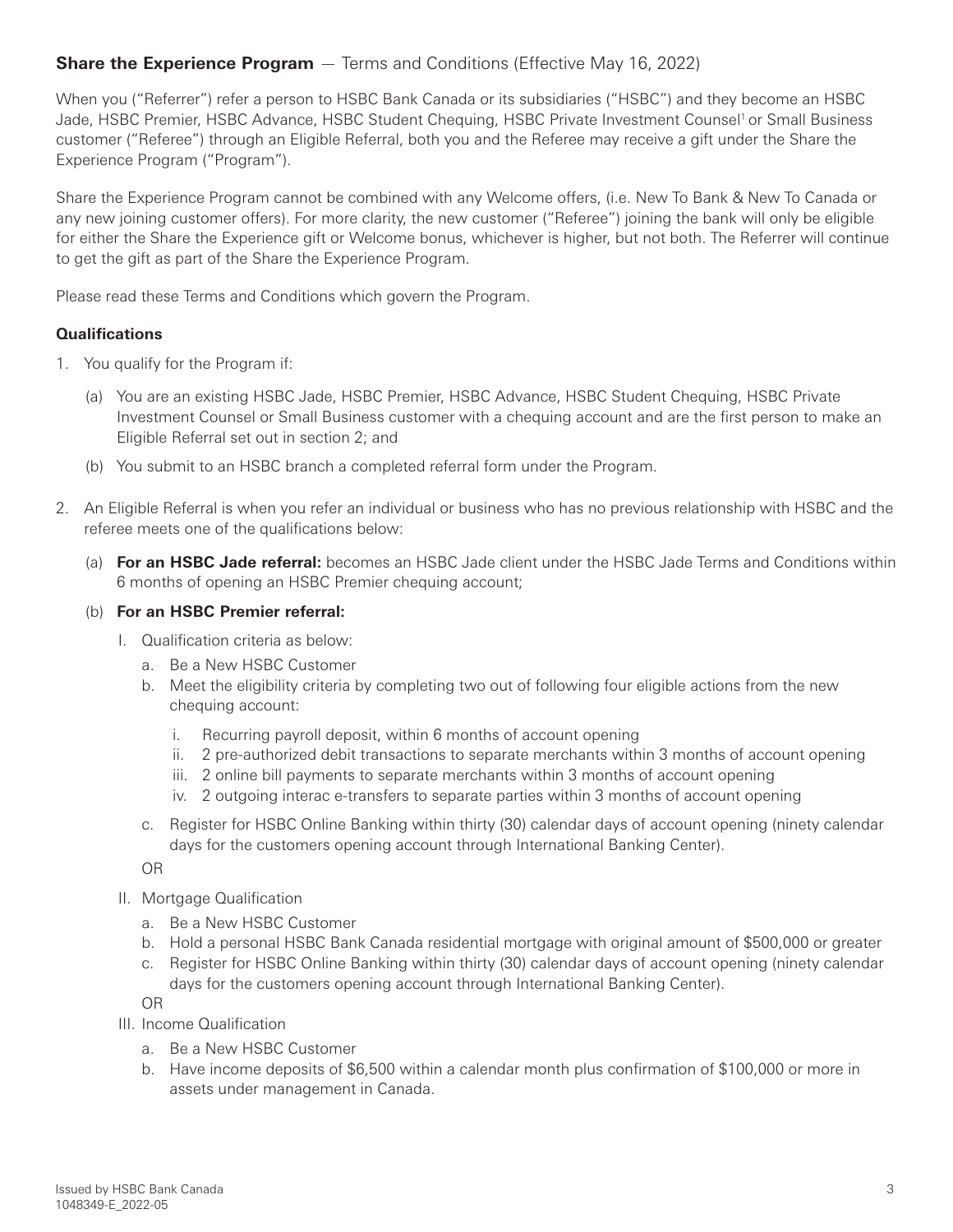#### (c) **For an HSBC Advance referral:**

- I. Qualification criteria as below:
	- a. Be a New HSBC Customer
	- b. Meet the eligibility criteria by completing two out of following four eligible actions from the new chequing account:
		- i. Recurring payroll deposit, within 6 months of account opening
		- ii. 2 pre-authorized debit transactions to separate merchants within 3 months of account opening
		- iii. 2 online bill payments to separate merchants within 3 months of account opening
		- iv. 2 outgoing interac e-transfers to separate parties within 3 months of account opening
	- c. Register for HSBC Online Banking within thirty (30) calendar days of account opening (ninety calendar days for the customers opening account through International Banking Center).

OR

- II. Mortgage Qualification
	- a. Be a New HSBC Customer
	- b. Hold a personal HSBC Bank Canada residential mortgage with original amount of \$150,000 or greater

#### (d) **For a HSBC Student Chequing referral:**

- I. Be a New HSBC Customer
- II. Deposit a minimum of \$1,000 CAD in Total Relationship Balance with HSBC within thirty (30) calendar days of chequing account opening
- III. Register for HSBC Online Banking within thirty (30) calendar days of account opening (ninety calendar days for the customers opening account through International Banking Center) and
- (e) **For a Small Business referral:** opens an HSBC Start, Smart, or Unlimited chequing account; or
- (f) **For an HSBC Private Investment Counsel referral:** becomes an HSBC Private Investment Counsel customer with the minimum Assets Under Management and within 6 months opens an HSBC chequing account.

#### **Limitations on Eligibility**

- 3. The following restrictions apply to the Program:
	- (a) You can only refer an individual or business under the Program once. If that referral does not result in an Eligible Referral, you will not receive a Gift and cannot refer the individual or business again;
	- (b) If more than one customer refers the same individual or business, the first referral received by HSBC will be eligible for the Program;
	- (c) You and the Referee must be Canadian residents (proof of residency required) and have reached the age of majority (if individuals);
	- (d) If you refer two or more individuals from the same residential address, each individual who meets the Eligibility Criteria for Jade, Premier, Advance or Total Relationship Balance for Student Chequing set out in section 2 will be eligible for a Gift.
	- (e) If the Referee opens a joint account with you (Referrer) and no other accounts, you and the Referee will not receive a Gift; An individual who becomes an HSBC Jade, HSBC Premier, HSBC Advance, HSBC Student Chequing, HSBC Private Investment Counsel customer jointly with Referrer is not eligible for the Program.
	- (f) If a Referee qualifies for more than one Eligible Referral, you and the Referee will be entitled to the highest valued Gift but not any other Gift.
	- (g) A business in which you are an owner, partner or shareholder is eligible under the Program. However, in this case, only the Referrer will receive the Gift. The Referee will not receive a Gift.